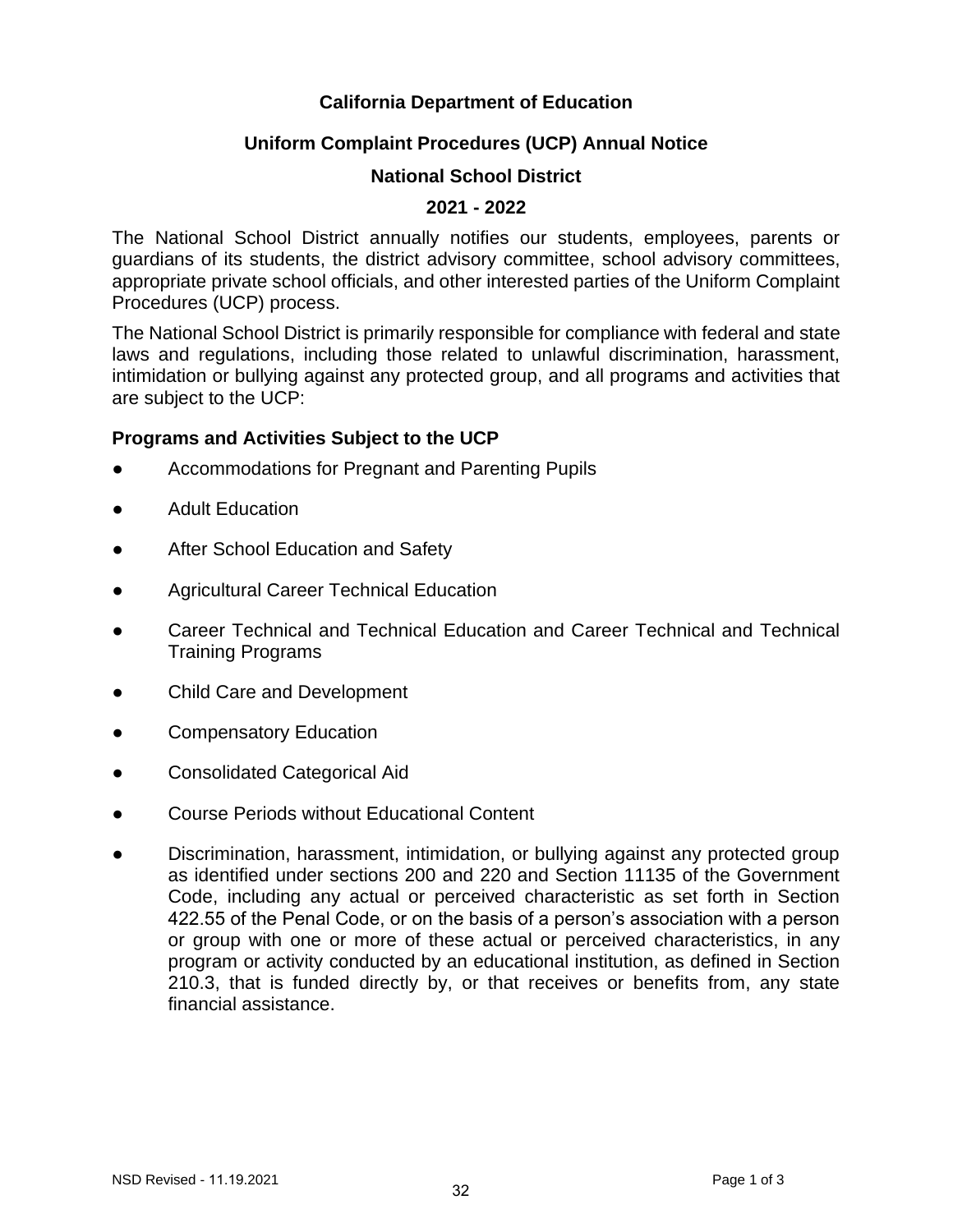# **Uniform Complaint Procedures (UCP) Annual Notice 2021-2022**

- Educational and graduation requirements for pupils in foster care, pupils who are homeless, pupils from military families and pupils formerly in Juvenile Court now enrolled in a school district.
- **Every Student Succeeds Act**
- Local Control and Accountability Plans (LCAP)
- **Migrant Education**
- **Physical Education Instructional Minutes**
- **Pupil Fees**
- Reasonable Accommodations to a Lactating Pupil
- Regional Occupational Centers and Programs
- School Plans for Student Achievement
- School Safety Plans
- School-site Councils
- State Preschool
- State Preschool Health and Safety Issues in LEAs Exempt from Licensing
- And any other state or federal educational program the State Superintendent of Public Instruction (SSPI) or designee deems appropriate.

# **Pupil Fees**

A pupil fee includes, but is not limited to, all of the following:

A fee charged to a pupil as a condition for registering for school or classes, or as a condition for participation in a class or an extracurricular activity, regardless of whether the class or activity is elective or compulsory or is for credit.

A security deposit, or other payment, that a pupil is required to make to obtain a lock, locker, book, class apparatus, musical instrument, clothes, or other materials or equipment.

A purchase that a pupil is required to make to obtain materials, supplies, equipment, or clothes associated with an educational activity.

A pupil fees complaint may be filed with the principal of a school or our superintendent or his or her designee. A pupil fees and/or an LCAP complaint may be filed anonymously, however, the complainant must provide evidence or information leading to evidence to support the complaint.